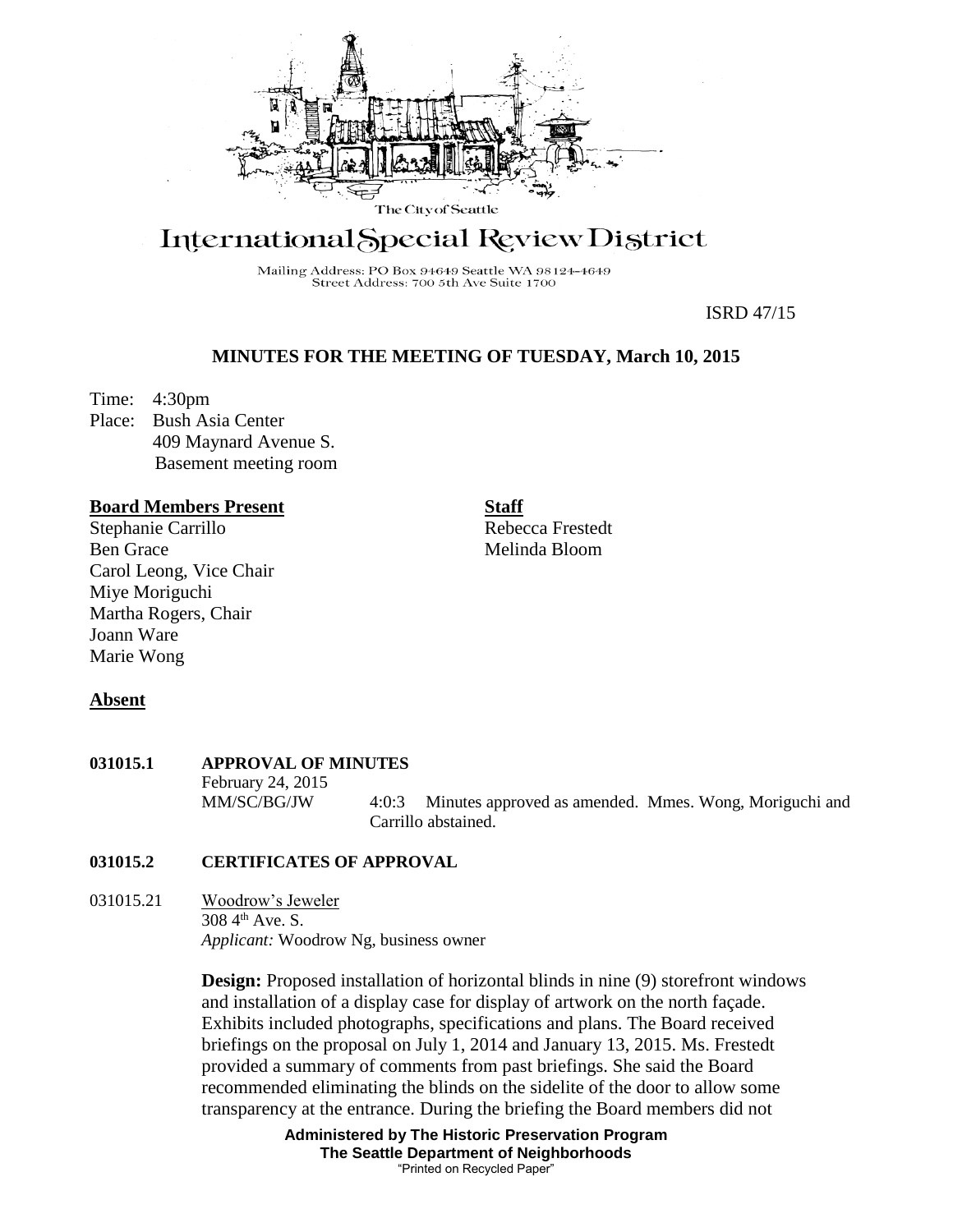support installation of blinds on the door. Members supported leaving blinds open as much as possible to allow transparency and light into the front space. The Board stated a preference for a window display design that had pedestrian interest and inquired about how the artwork within the display case would be accessed. Ms. Frestedt said a Certificate of Approval for Use was issued following the ISRD Board meeting on July 1, 2014. She stated that the Addison on Fourth (historically called: The Downtowner/New Richmond Hotel) is a contributing building located outside of the Asian Design Character District.

Applicant Comment:

Woodrow Ng explained the proposal to install blinds over nine windows. He said they will be open during business hours and closed after; they will be tilted, not pulled all the way up, to provide visibility yet still provide security. He proposed a slate gray color. He said that on the north facing  $2<sup>nd</sup>$  and  $3<sup>rd</sup>$  windows they will put in Chinese art; he showed the proposed art. He said that the last page of the packet shows how the display case will work with fixed panel with sliding panel to enable change out of art a couple times a year. He said that no lighting is proposed at this time. He confirmed that the business hours will be 8 AM – 5 PM.

Public Comment: There was no public comment.

Board Discussion:

Board members were supportive of the art display walls, but expressed concern about the potentially closed blinds and their impact on the efforts to create a vibrant pedestrian experience which is important to safety and security in the district. There was concern that the closed blinds at night would create a dark corner that would attract dark activity. There was concern about precedent setting in the district.

Mmes. Leong and Ware said that ideally it is nice to have the blinds open but Mr. Ng doesn't have control over safety concerns; he has modified his business already given the environment. There is still visibility into the space with the blinds tilted. They noted that applications are reviewed on a case by case basis.

Ms. Wong asked why the blinds would be tilted rather than open.

Mr. Ng said it is a security concern for his customers; tilting allows some visibility in but also discretion for his customers.

Public Comment:

Don Blakeney, CIDBIA, said that some businesses are better on an upper floor. He said that this is a corner location where they want activation and retail. He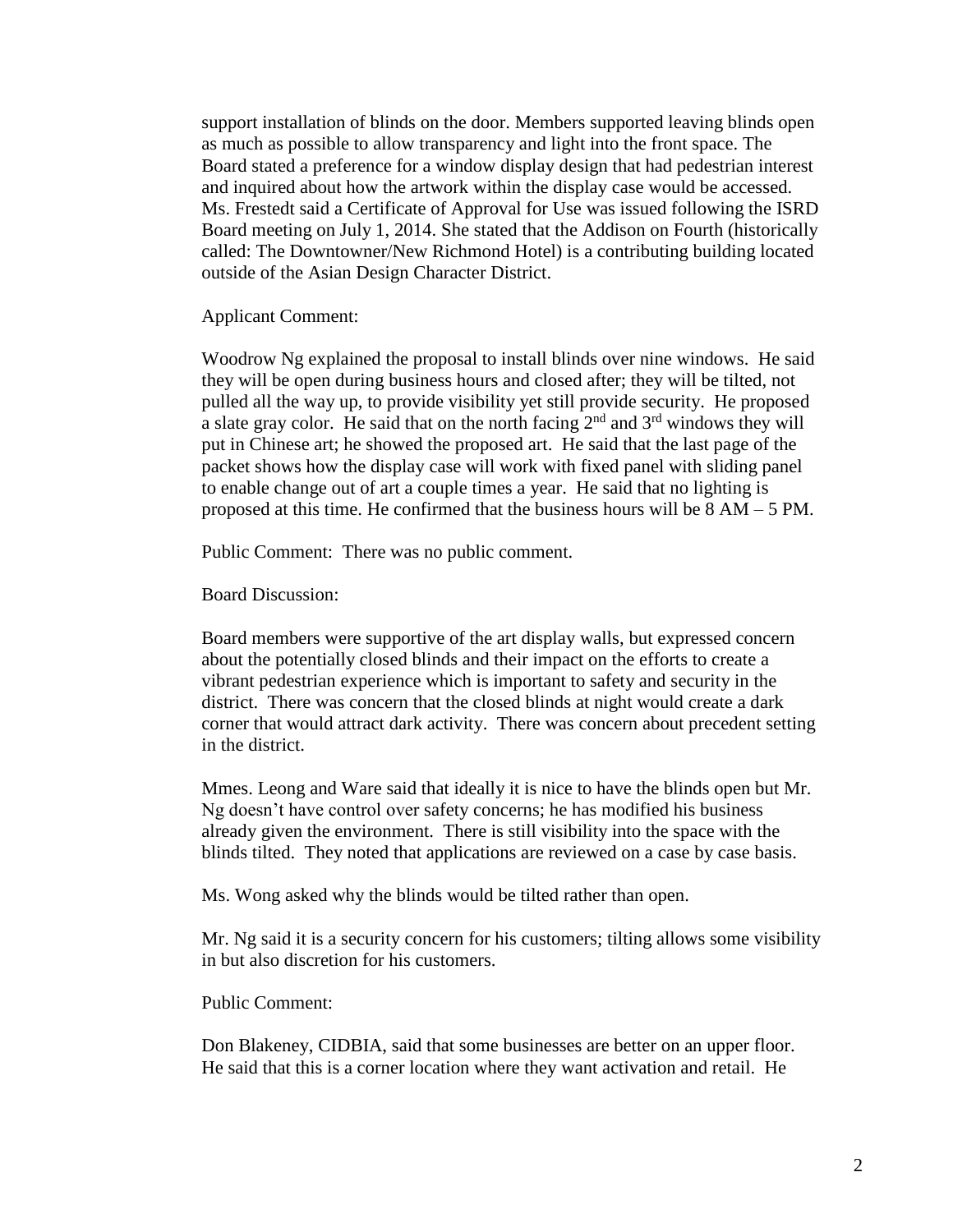said that closing off the space with blinds is in conflict with the goals of activation and contributes to a reduction in public safety.

Mr. Ng said it is a temporary solution as they will only be in that space one  $-$  two years.

Mr. Grace said that the motion should indicate that blinds should be open as much as possible to allow visibility into space.

Referring to the application exhibits, Ms. Ware said she preferred that windows 2, 3, 4 and 5 will be pulled up during business hours with windows 1, 6, 7, 8, and 9 tilted open.

Action: I move that the International Special Review District Board recommend approval of a Certificate of Approval for design at 308 4th Ave. S. *As a condition of this approval, the applicant may not pull down blinds behind the door and left side lite or entry vestibule windows (windows 2, 3, 4 and 5) when the business is open 8:00 am – 5:00 pm.* 

This action is based on the **following applicable sections of the International Special Review District Ordinance:** 

#### **SMC 23.66.302 – International Special Review District Goals and Objectives**

The International District is the urban focal point for the Asian American community. The International Special Review District is established to promote, preserve and perpetuate the cultural, economic, historical, and otherwise beneficial qualities of the area, particularly the features derived from its Asian heritage, by:

- A. Reestablishing the District as a stable residential neighborhood with a mixture of housing types;
- B. Encouraging the use of street-level spaces for pedestrian-oriented retail specialty shops with colorful and interesting displays;
- C. Protecting the area and its periphery from the proliferation of parking lots and other automobile-oriented uses;
- D. Encouraging the rehabilitation of existing structures;
- E. Improving the visual and urban design relationships between existing and future buildings, parking garages, open spaces and public improvements within the International District;
- F. Exercising a reasonable degree of control over site development and the location of offstreet parking and other automobile-oriented uses; and
- G. Discouraging traffic and parking resulting from athletic stadium events and commuters working outside the District.

**ISRD Design Guidelines III. Security Systems**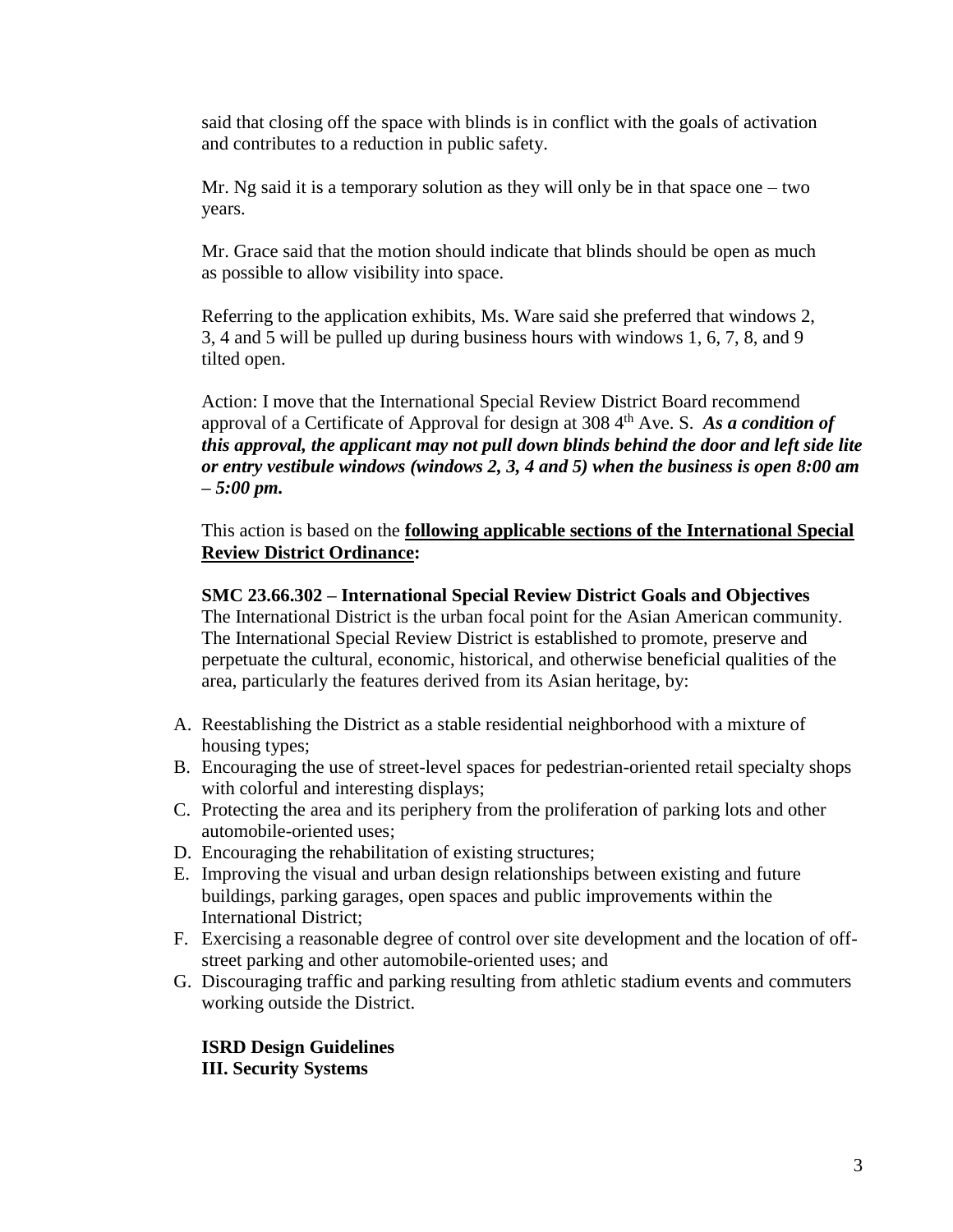The following guidelines will be used by the board in the evaluation of requests for security systems that impact the exterior appearance of a facade.

A. Permanent window and door security bars shall be discouraged on primary facades within the Asian Design Character District. Primary facades are those which front on a public right-of-way or can be viewed from a public right-of-way.

B. Sliding scissor gates or roll-down panel systems are preferred to minimize the visual impact during business operating hours.

C. Security systems shall not cover distinctive architectural features on the facade nor should installation damage the structure.

D. Other security systems considered that do not have a negative visual impact to the exterior facade shall be utilized if feasible. Such systems may include internal alarms or transparent film coverings for windows.

MM/SC/JW/CL 7:0:0 Motion carried.

031015.22 400 S. Jackson St. *Applicant:* Kathleen Warren, Urban Artworks

> *Mr. Grace recused himself, as an employee of the CIDBIA. Ms. Carrillo disclosed that she sits on the CIDBIA board but was on a lengthy personal leave and was not involved with this project.*

Proposed mural sign ("Welcome to the Chinatown International District") to be installed on the construction wall along S. Jackson St. Dimensions:  $100'w \times 8'h = 800$ sq. ft. total. Exhibits included photographs, rendering and paint samples.

Applicant Comment:

Don Blakeney, CIDBIA, introduced artist Kathleen Warren, and said the proposed mural will beautify the wall and welcome people to the neighborhood. He said that it is temporary; it will be the exact size of the wall and will bolt on with screws to an already painted surface.

Ms. Warren explained that Urban Artworks was contracted by the BIA to beautiful the wall. She said the idea is that this is a portal into the district and welcomes people into the neighborhood. She said the mural was designed by Jesse Brown, an artist who works out of Inscape Arts. She said he took photos of the district and incorporated them into the panels.

Ms. Ware asked if the mural would have an anti-graffiti coat.

Ms. Warren said that it can if necessary but that it is easier for them to just come over and repaint.

Public Comment: There was no public comment.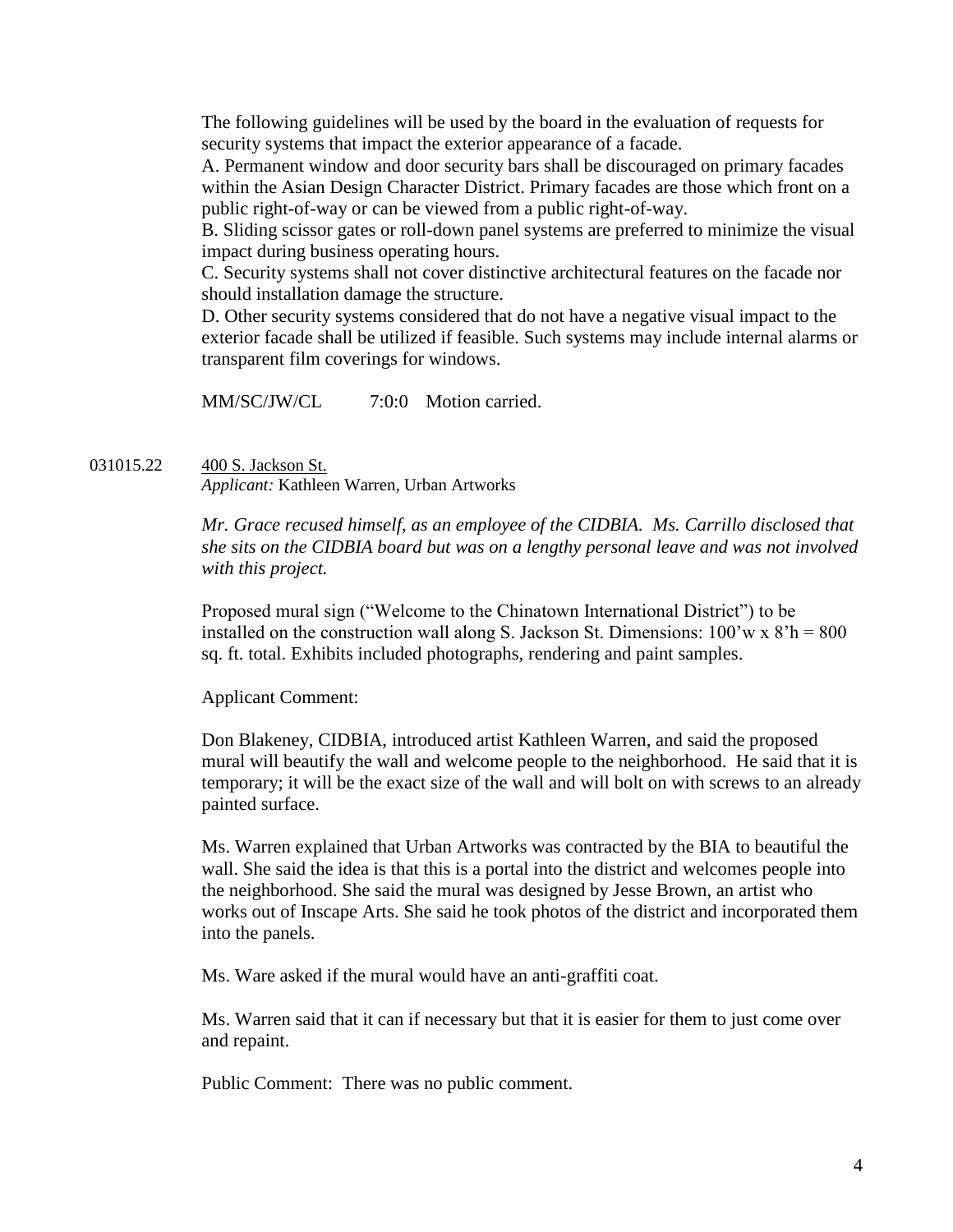Ms. Frestedt commented on the differentiation between art and signage and said that this mural also falls under the definition of a sign due to the inclusion of text. She said that although the maximum sign size for a sign in the downtown core is 672 square feet, the downtown sign code excludes the International Special Review District, so the size limitation doesn't apply to this application. She said it is considered a non-commercial message sign, since there is no business or product being advertised, just the neighborhood.

Ms. Leong referred to the cherry blossom mural in Little Saigon and noted that it was approved.

Ms. Frestedt noted that that mural did not include text.

There was a discussion about the differences between a mural and signage, in terms of the land use code. Ms. Frestedt reiterated that the Downtown Sign Code does not apply here and the board can make its decision based on the ISRD code and SMC 23.66.388 – Signs, including criteria for signs in this district.

Ms. Wong noted that the code does not include a maximum size limit and this mural is a wonderful addition to the neighborhood. She said it doesn't advocate for a person or business and has no commercial interest other than the celebration of the neighborhood by the neighborhood.

Ms. Ware agreed and said that the size is in character with the vacant site. She said it activates the pedestrian experience. She said the colors and style fits in with neighborhood elements and references elements of the neighborhood. She said it is temporary.

Ms. Rogers applauded community efforts and said that for reasons already stated she would support the application.

Ms. Leong agreed. She said it is a great job and a great representation of the neighborhood and community and that she supported it.

Ms. Moriguchi supported the application and agreed with other board members. She said that each application is reviewed case by case.

Ms. Carrillo said it is better than what is there now and is beautifully done.

Motion: I move that the International Special Review District Board recommend approval of a Certificate of Approval for design and signage at 400 S. Jackson St.

This action is based on the following:

The proposed design and signage meets the following sections of the **International Special Review District Ordinance and** a**pplicable Design Guidelines:**